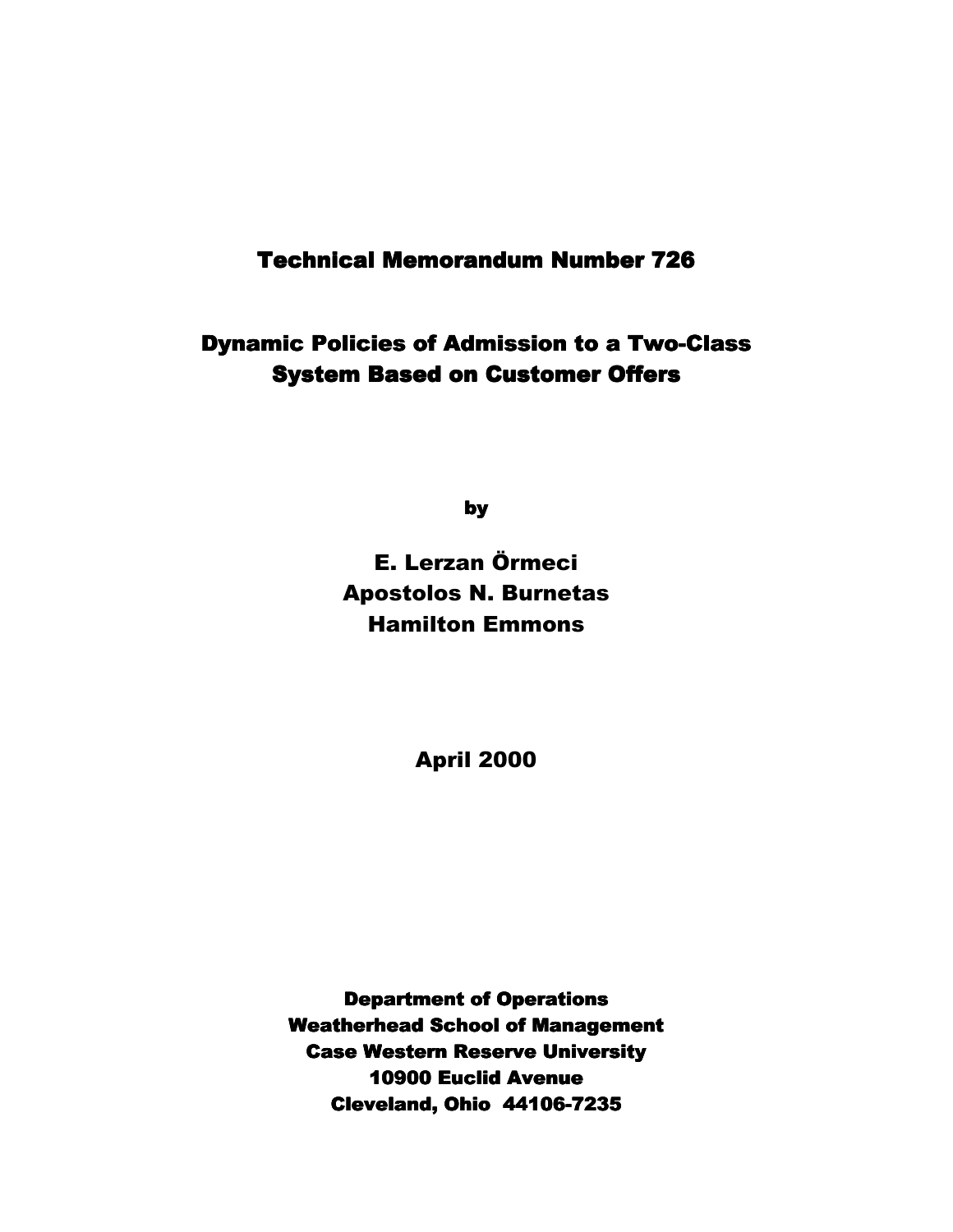# Dynamic Policies of Admission to a Two–Class System Based on Customer Offers

E. Lerzan Ormeci, Apostolos Burnetas and Hamilton Emmons

April 17, 2000

#### Abstract

We consider the problem of dynamic admission control in a Markovian loss queueing system with two classes of jobs with different service rates and random revenues. We establish the existence of an optimal monotone policy. We also show that under certain conditions there exist preferred jobs from either class.

## 1 Introduction

In this paper, we consider the problem of controlling the workload in a production or service system, via dynamic policies of accepting incoming jobs. Problems of this type arise in situations where arriving jobs differ in service requirements and the profit they generate. The profit differentiation is due to the fact that with each job is associated a different compensation, that generally depends on the resources required to complete it as well as on the amount that the customer is prepared to pay for the particular job. For example, customers may offer different prices for jobs of similar types, because the importance of each job in the customer's own operation may be different. On the other hand, the system owner may charge a fixed entrance fee for jobs of a specific type, but the actual cost of serving each job may vary due to raw materials, labor, etc. In such situations, the system owner can benefit from basing his/her acceptance decisions on the current utilization of the system resources and the profit accompanying each incoming job. This calls for dynamic rather than static admission control rules.

We study the issues mentioned above in the context of a system with  $c$  identical parallel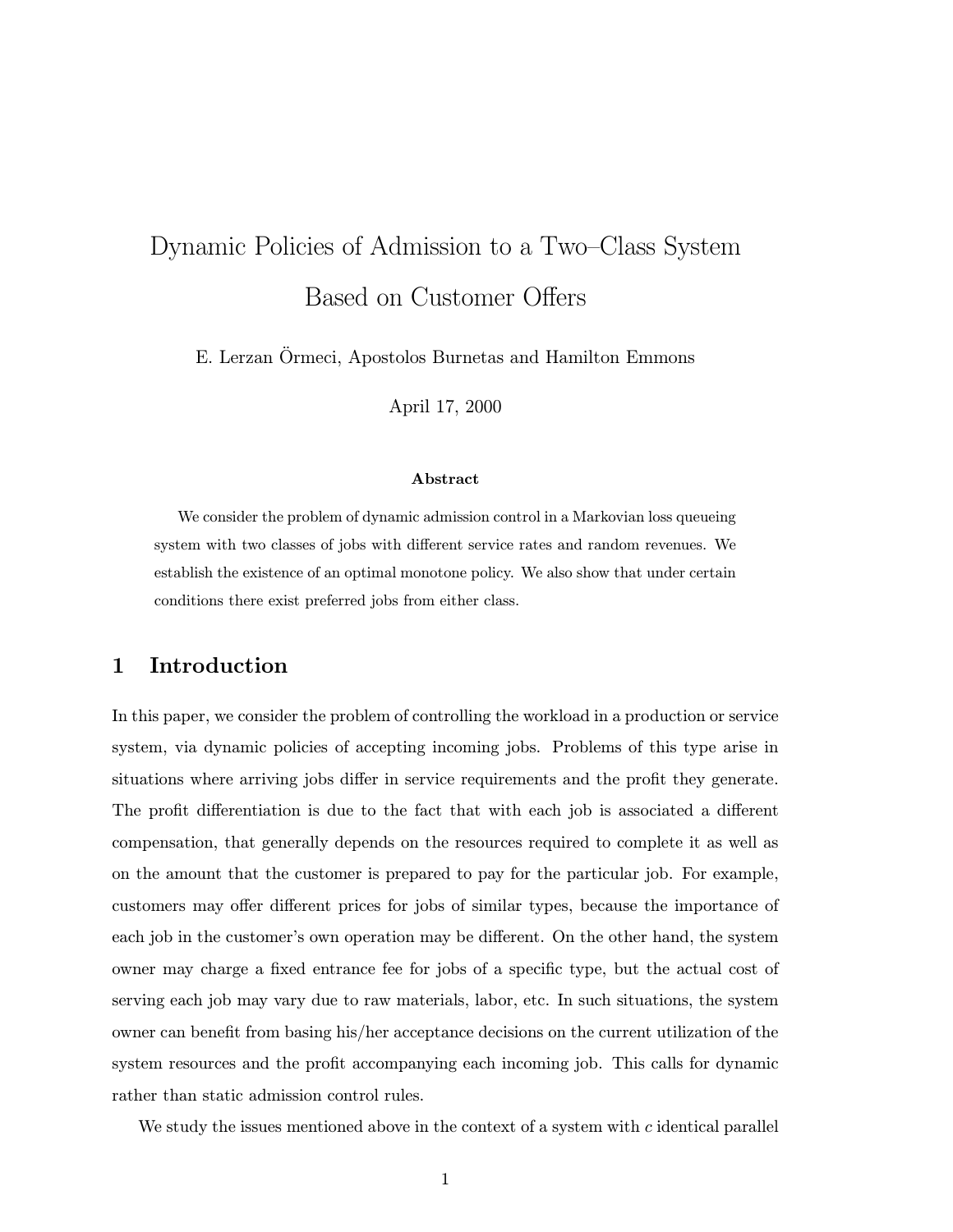servers, no waiting room and two types of jobs (referred to in queuing terminology as a two-class loss system). Class-i jobs arrive at the system according to a Poisson process with rate  $\lambda_i$  and demand an exponential service time with mean  $1/\mu_i$ , where  $\mu_1 \leq \mu_2$ . The reward associated with admitting a class-i job is a random variable  $\rho_i$ . The actual value of  $\rho_i$  is known before the admission decision is made, and, if the job is admitted to the system, the reward is collected at the beginning of service. We assume that  $\rho_i$  follows probability distribution  $F_i$  with finite mean, and the rewards of successive jobs are independent.

The motivation behind the assumption of no waiting buffer is to isolate the effect of admission control on performance. Indeed, in systems where job waiting is allowed, there is the additional issue of scheduling waiting jobs, and the two effects are difficult to separate. From the practical point of view, this assumption is consistent with recent trends in manufacturing to utilize admission restrictions rather than scheduling and routing in order to control work in process inventories (see for example Ku & Jordan (1997)), an objective shared by just in time manufacturing.

We are interested in dynamic admittance policies that maximize the total expected discounted reward with continuous discount rate  $\beta$  over an infinite horizon as well as the long-run average net profit. We establish several structural results of optimal policies under these criteria. We first observe that an optimal policy admits an incoming job only if the associated reward exceeds a minimal threshold, which depends on the job class and the current system load. Then, we prove that the acceptance threshold for jobs of class  $j$ is increasing in the number of class-k jobs that are currently in the system, with  $k \neq j$ . Therefore, everything else being equal, it becomes more difficult to accept an incoming job, when more jobs of the other class are currently under service. Finally, we show that under certain conditions, there are jobs from either class that offer sufficiently high rewards so that they are never denied service unless all servers are occupied. Such jobs are hereafter referred to as "preferred".

There has been an increasing interest in multiclass loss networks recently, due to growth in telecommunications systems. Admission control is one of the main research areas on loss networks; see Chapter 4 of Ross (1995) for a comprehensive review. Most of the research in the area has concentrated on certain types of policies (e.g., coordinate convex policies, trunk reservation policies) rather than analyzing the optimal policy directly. We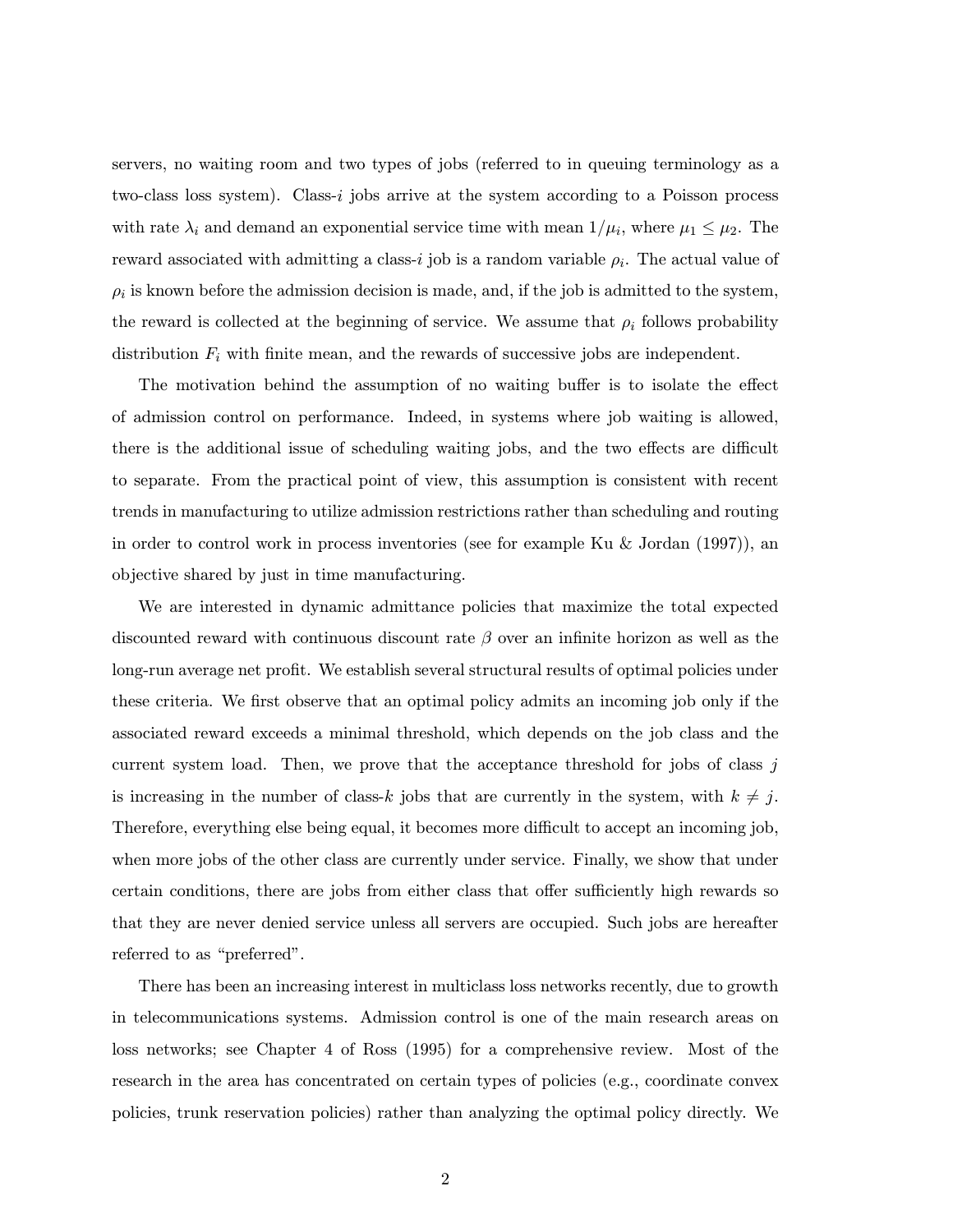note the following exceptions. Keilson (1970) and Lippman & Ross (1971) described the optimal admission rule for a system with one server and no waiting room which receives offers from customers according to a joint service time and reward probability distribution. Miller (1971) considers a system with c parallel identical servers, no waiting room and  $k$  job classes. All jobs demand an exponential service with the same rate, whereas they offer fixed rewards depending on their class. Ku & Jordan (1997) consider two stations in tandem each with no waiting room and parallel servers. Carrizosa, Conde & Munoz-Marquez (1998) present an optimal static control policy for acceptance/rejection of k classes in an  $M/G/c/c$  queue, where each class has a different service requirement and a different reward. Ormeci, Burnetas  $\&$  van der Wal (1999) consider the same system as in this paper, with the difference that rewards are fixed for each class. Deterministic, class-dependent rewards are assumed in all these studies, except for Lippman & Ross (1971). However, random rewards have been considered in queueing systems; e.g., Ghoneim & Stidham (1985) analyze the optimal admission policies for a system with two queues in series and two classes of jobs that bring random rewards and require different services.

If we assume that the rewards are determined and collected at the end of service, then the system is equivalent to one in which jobs of class i offer a fixed reward  $r_i = E[\rho_i]$ . This system is analyzed in Örmeci et al. (1999), where, in addition to the structure of the optimal admission policy, there is also a discussion on the existence of preferred job classes. It is shown there that, under certain conditions, a preferred class can be identified by a scheme analogous to the well-known  $c\mu$  rule in scheduling. The present paper generalizes Ormeci et al.  $(1999)$  by assuming a probability distribution for the reward of each class, and allowing the admission policy to depend on the actual reward offered by an incoming job. Under these circumstances, it is not expected that all jobs of a class will be preferred, because jobs of the same class are further distinguished upon arrival by their reward. As a consequence, we can only identify conditions under which some jobs of any class are preferred.

The admission of jobs into the system can also be controlled via pricing. Instead of rejecting the jobs, the system owner can announce a price which may depend on the state of the system and/or the job class, for which the incoming jobs are accepted for service. This kind of control has been considered in the context of social optimization for various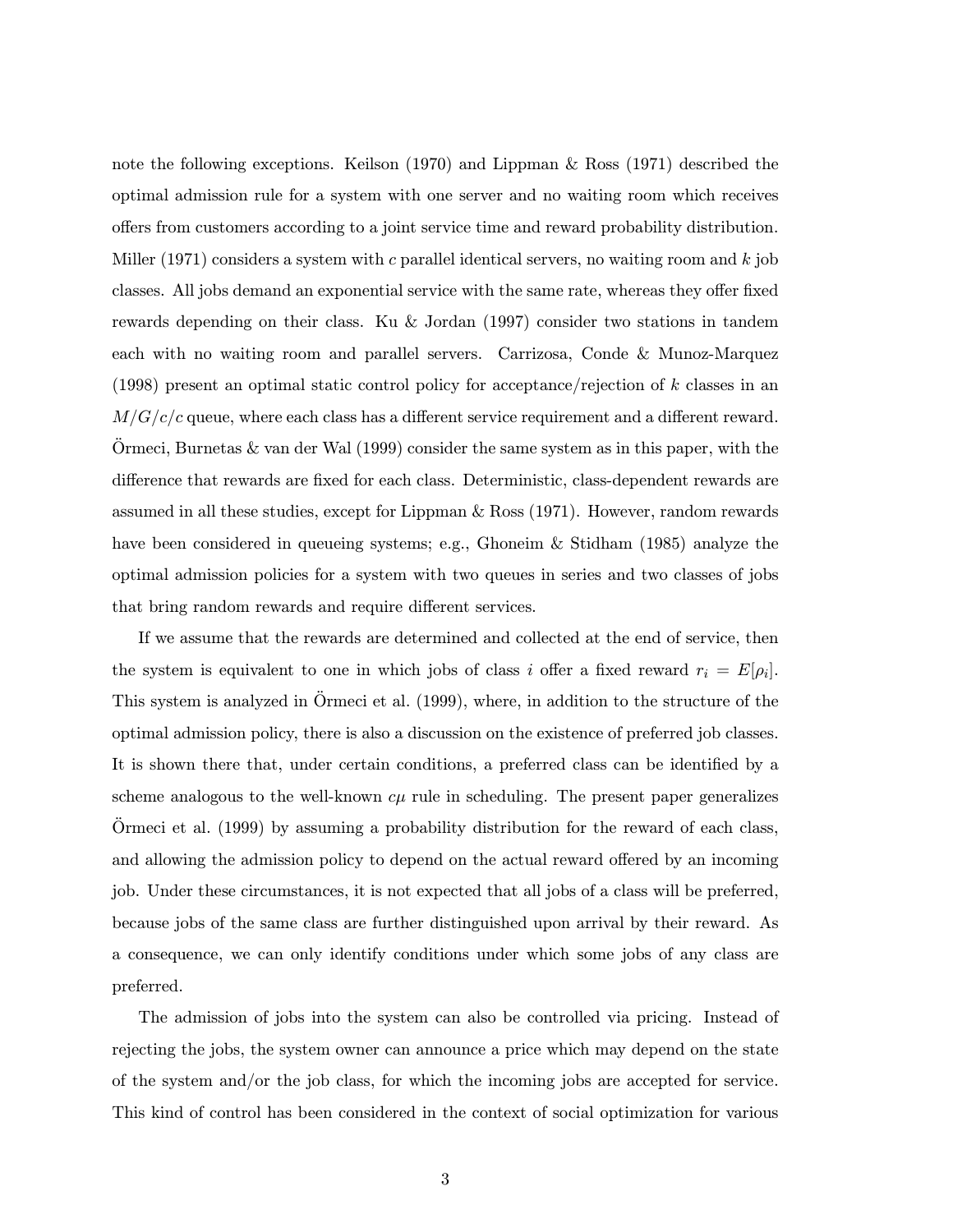systems; see e.g., Naor (1969), Lippman & Stidham (1977) and Xu & Shantikumar (1993). For loss systems, Miller & Buckman (1987) consider a static transfer pricing problem for a single class  $M/M/c/c$  system.

This paper is organized as follows: In the next section, we present the corresponding Markov decision process model of the system described above. The third section proves the existence of an optimal monotone policy. The fourth section presents the conditions under which preferred jobs exist and how to determine them. Finally, we discuss possible extensions in the last section.

### 2 Markov Decision Model

In this section, we model the admission control problem as a continuous time Markov decision process with expected total discounted reward criterion. We then use standard methodology to develop an equivalent model in discrete time with undiscounted expected reward objective.

The state of the system must include the number of jobs of each class being served. The events that cause the state to change are service completions and admissions of arriving jobs. Because the decision to admit an arriving job is allowed to depend not only on the number of jobs present but also on the type and reward of the new job, this information must also be incorporated in the state description. We therefore define the state at arrival instants as  $(x; j, \rho_j) = (x_1, x_2; j, \rho_j)$  when there is a new job arrival of class j with reward equal to  $\rho_j$ , and there are  $x_i$  jobs of class i currently in the system,  $i = 1, 2$ . At all other times the state information is described by  $x = (x_1, x_2)$ . Note that in both definitions x is restricted to the set  $S = \{x \in \mathbb{Z}^2 : x \ge 0, x_1 + x_2 \le c\}$ , where  $\mathbb Z$  is the set of integers.

Admission decisions are made only at instants of arrivals; the corresponding action sets are  $A(x; j, \rho_j) = \{0, 1\}$  with 1 denoting the decision to admit the arriving class-j job and 0 to reject it. The reward structure is described solely by the immediate rewards earned when new jobs are admitted, i.e.,  $R((x;j,\rho_j),1) = \rho_j$  and  $R((x;j,\rho_j),0) = 0$ .

The transition mechanism is defined as follows. If in state  $(x, j, \rho_j)$  the incoming job is admitted, the state is changed instantaneously to  $(x+e_j)$ , where  $e_j$  is the two-dimensional unit vector with the  $j<sup>th</sup>$  component equal to 1. If the job is not admitted, the state remains in the same state before the arrival, i.e., in  $x$ . From state  $x$ , where no decision is made,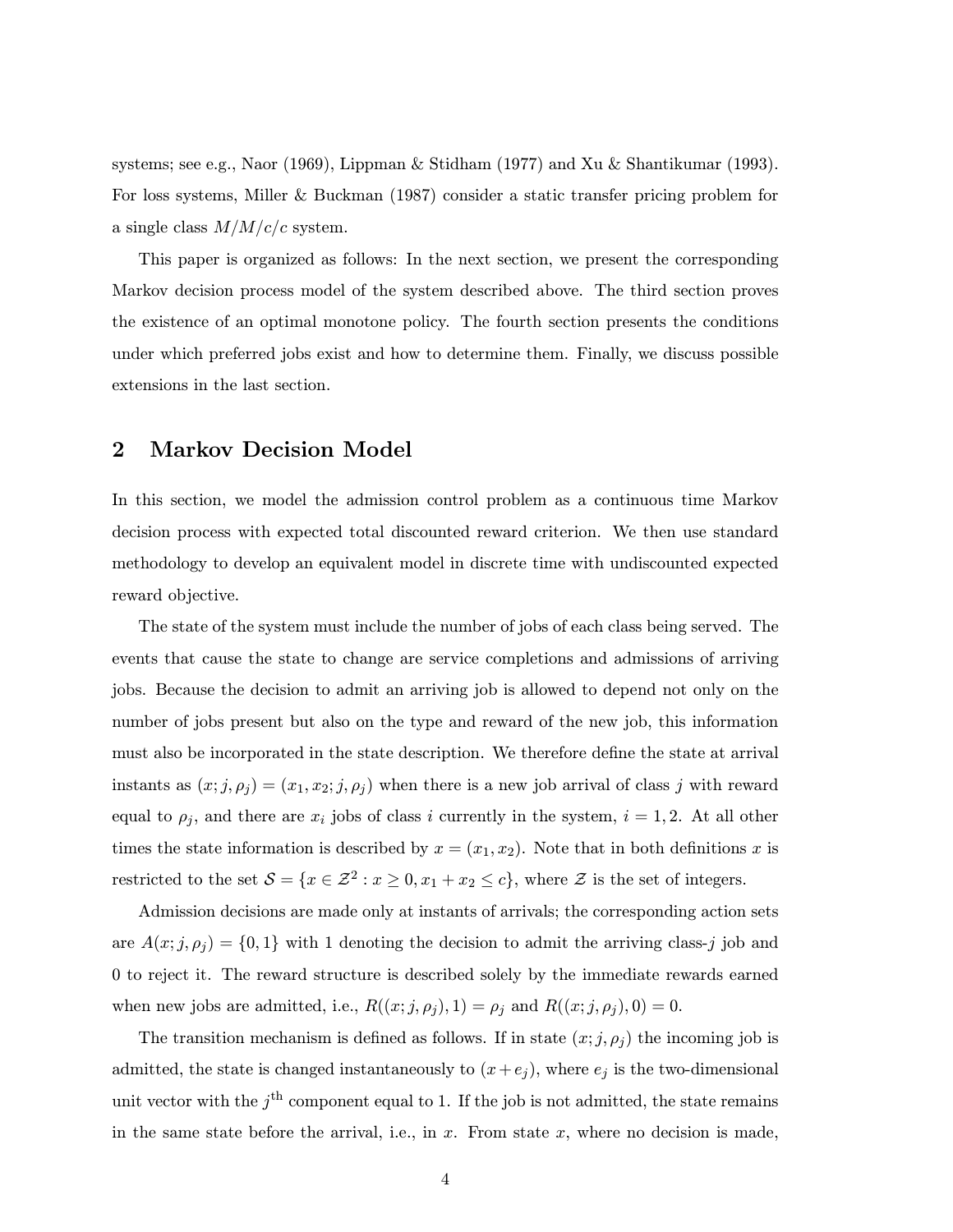transitions are triggered either by job arrivals or by service completions, which occur with exponential rate. Specifically, a transition corresponding to arrival of a job of class  $j$ occurs with exponential rate  $\lambda_j$ , and in this case the new state is further determined by the associated reward  $\rho_j$  generated from the density  $f_j$ . Similary, a service completion of a job of class j occurs with exponential rate  $x_j\mu_j$ . Therefore, the exponential rate of transition out of state x equals  $q(x) = \lambda_1 + \lambda_2 + x_1\mu_1 + x_2\mu_2$ .

The continuous time model is completely specified by the above description, together with the continuous discount rate  $\beta$ . The following transformations will simplify the analysis. First, the model is equivalent to one in which for every state  $x$  there is an additional exponential transition rate equal to  $\beta$  to a new state s (stopped state). Therefore, the equivalent transition rate out of state x becomes  $\tilde{q}(x) = q(x) + \beta$ . The objective in the new system is the total expected undiscounted reward, until the first passage to state s. (For the equivalence of the discounted process and the undiscounted first passage process see e.g., Walrand (1988)).

The model can be further transformed into one in essentially discrete time, via the well known method of uniformization (see, e.g., Lippman (1975a)). Since  $\mu_1 \leq \mu_2$ , it follows that  $\tilde{q}(x) \leq M \equiv \lambda_1 + \lambda_2 + c\mu_2 + \beta$  for all x. We define a transformed model, in which the exponential transition rate out of any state x is equal to  $M$ . When a transition occurs from state x in the new model, it is a class-j arrival with probability  $\lambda_j/M$ , a class-i service completion with probability  $x_i\mu_i/M$ , a transition to the stopped state s with probability  $\beta/M$ , or a "transition" back to state x with probability  $(1 - (\lambda_1 + \lambda_2 + x_1\mu_1 + x_2\mu_2 + \beta))/M = (c\mu_2 - x_1\mu_1 - x_2\mu_2)/M$ . We refer to these last transitions as "fictitious" service completions. We further assume without loss of generality that  $M = 1$ , which is equivalent to a time rescaling so that a unit of time is equal to the expected time between transitions.

We have so far established that, in order to analyze the optimal admission policy, we can consider an equivalent system with undiscounted expected reward criterion, in which the times between transitions are exponentially distributed with rate 1. Since no discounting is involved, it is finally sufficient to consider only the imbedded process of transitions instances, in which the time between transitions is exactly equal to 1, and the transformation to a discrete time model is complete.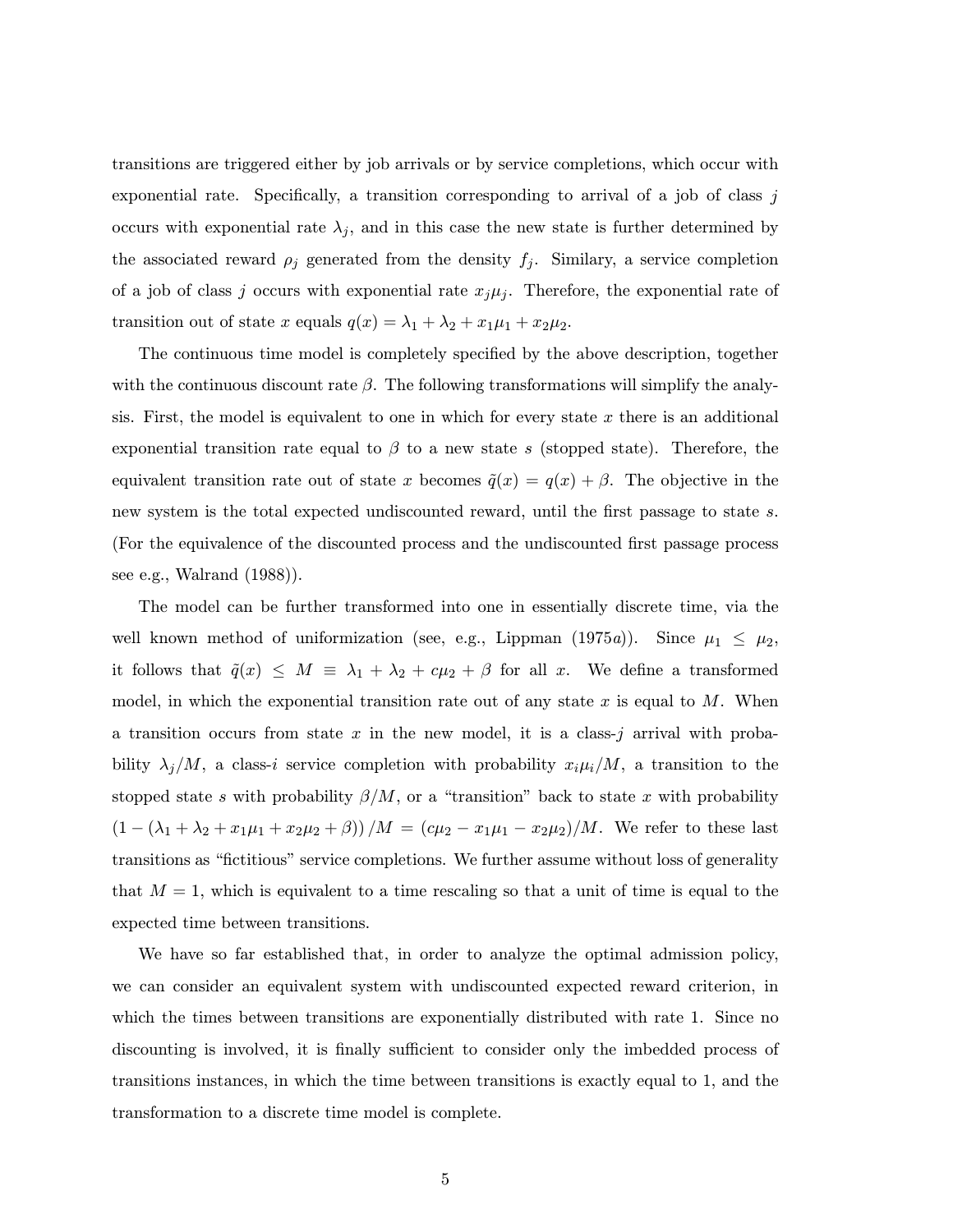We now develop the optimality equations for the transformed system, in finite horizon. Let  $u_n(x)$  and  $v_n(x; j, \rho_j)$  be the maximal expected reward, starting in state x and  $(x; j, \rho_j)$ , respectively, until state s is reached, or n transitions occur, whichever happens first. Computing  $v_n(x; j, \rho_j)$  requires comparison of two actions: accepting the incoming class-j job which implies moving to state  $x + e_j$  with a reward of  $\rho_j$ , and rejecting it so that the system remains in state x with no reward. Define  $a_n(x; j, \rho_j)$  to be the optimal action in state  $(x; j, \rho_j)$  with *n* remaining transitions.

The optimality equations of this model are as follows. For  $x_1 + x_2 < c$ :

$$
v_n(x;j,\rho_j) = \max\{\rho_j + u_n(x+e_j), u_n(x)\}
$$
(1)  

$$
u_{n+1}(x) = \lambda_1 E[v_n(x; 1, \rho_1)] + \lambda_2 E[v_n(x; 2, \rho_2)] +
$$
  

$$
x_1 \mu_1 u_n(x-e_1) + x_2 \mu_2 u_n(x-e_2) +
$$
  

$$
(c\mu_2 - x_1 \mu_1 - x_2 \mu_2) u_n(x),
$$

where we set  $u_n(-1, x_2) = u_n(0, x_2), u_n(x_1, -1) = u_n(x_1, 0),$  and  $E[h(x; j, \rho_j)]$  denotes expectation with respect to the probability distribution  $F_j$ . For  $x_1 + x_2 = c$ , no jobs can be accepted so that  $a_n(x; j, \rho_j) = 0$ , and thus  $v_n(x; j, \rho_j) = u_n(x)$ .

The results on the structure of the optimal admission policy will be proved for all finite horizons  $n$  (typically with induction arguments). From the standard theory of discounted Markov decision processes it then follows that these results can be extended to the case of infinite horizon, since the following limits exist for  $\beta > 0$ :

$$
v(x;j,\rho_j) = \lim_{n \to \infty} v_n(x;j,\rho_j)
$$
  

$$
a(x;j,\rho_j) = \lim_{n \to \infty} a_n(x;j,\rho_j)
$$
  

$$
u(x) = \lim_{n \to \infty} u_n(x).
$$

Finally, the structural results derived for the discounted problem carry over to the case of maximizing the expected long-run average return. This can be established by letting the discount rate  $\beta$  approach zero, and using the fact that the model is unichain since state  $(0,0)$  is reachable from all states. Then, it is straightforward to verify that the conditions introduced by Lippman  $(1975b)$  are satisfied. For details on the existence of the infinite horizon limits, see Ormeci (1998).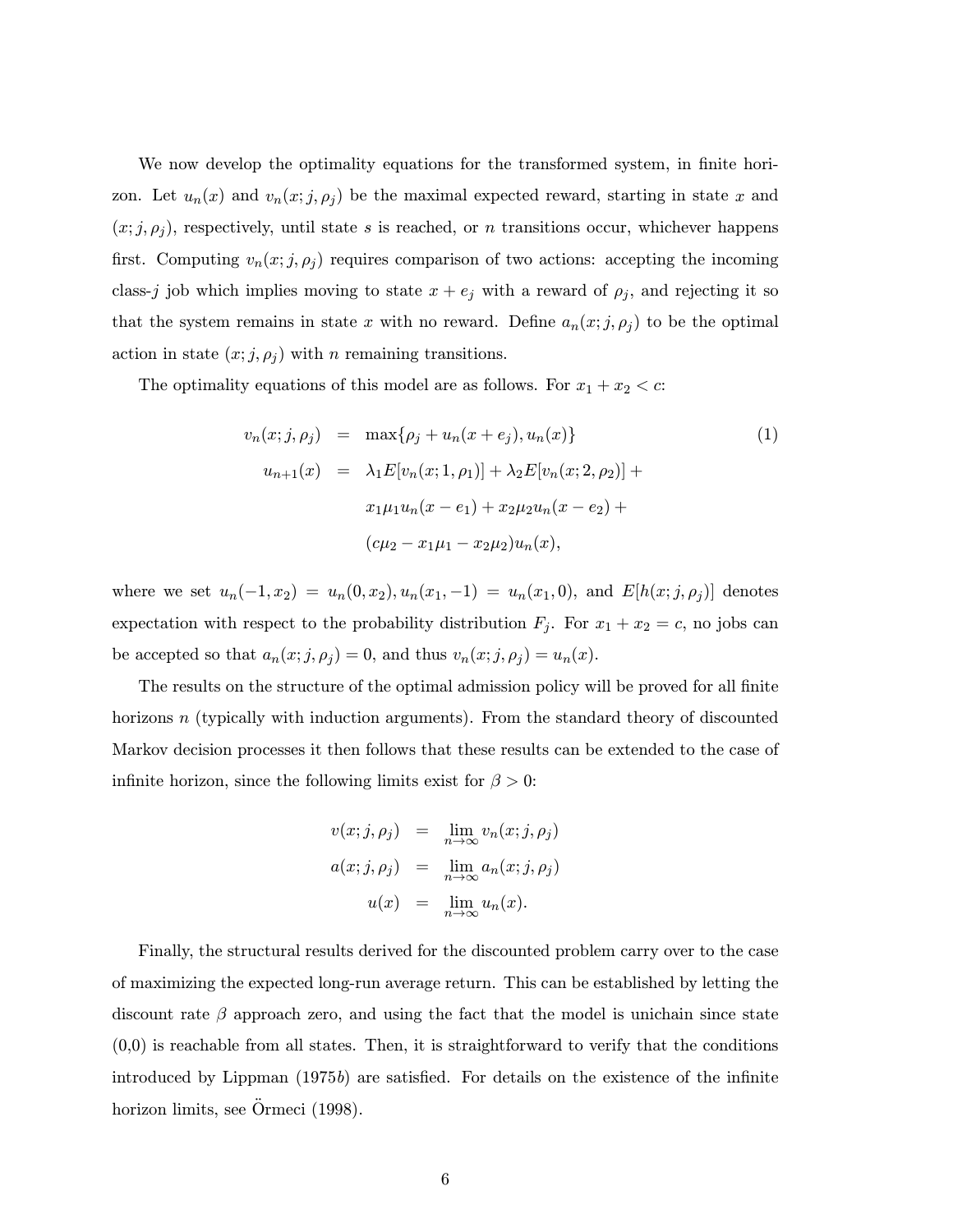We conclude this section introducing some notation that will be useful in the subsequent analysis of the optimality equations. Let

$$
D_n(ij)(x) = u_n(x + e_i) - u_n(x + e_j), \quad i = 0, 1, 2, j = 1, 2,
$$

where we set  $e_0 = (0, 0)$ . The quantity  $D_n(ij)(x)$  is equal to the relative benefit of starting in state  $x+e_i$  vs.  $x+e_j$ , with a horizon of n transitions. It is now easy to see from equation (1) that

$$
a_n(x;j,\rho_j)=1 \iff \rho_j \ge D_n(0j)(x),
$$

with the assumption that we choose to serve a job, if both rejecting and accepting it is optimal. Hence, it is optimal to accept the incoming job in state  $(x; j, \rho_i)$  if and only if the reward it brings exceeds a threshold equal to  $D_n(0j)(x) = u_n(x) - u_n(x + e_j)$ , which represents the loss in future rewards because of the increased load if the job is accepted, or, equivalently, the expected burden that an additional class- $j$  job brings to the system in state x when there are n remaining transitions. Similarly, the difference  $D_n(21)(x)$ represents the expected additional burden, when in state  $x + e_2$ , of changing a class-2 job that is already in the system to a class-1 job. In the following sections, we may omit  $n$  and x from the expression  $D_n(ij)(x)$  when there is no danger of confusion.

## 3 Structure of the optimal policy

We have observed that  $D_n(0j)(x)$  determines a threshold on the offer by a class-j job to be accepted when in state  $x$ . In this section, we prove that this minimal acceptable offer,  $D_n(0j)(x)$ , is increasing in the number of class-k jobs in the system, for  $k \neq j$ . Therefore, it is more difficult for a class- $j$  job to be admitted when there are more class- $k$  jobs in the system.

**Lemma 1** For all x such that  $x_1 + x_2 + 2 \leq c$ ,

$$
D_n(01)(x) - D_n(01)(x + e_2) = D_n(02)(x) - D_n(02)(x + e_1) \le 0 \quad \forall n \ge 1,
$$
 (2)

provided that initial conditions  $u_0(x)$  also satisfy (2) for  $n = 0$  and are otherwise arbitrary.

**Proof.** From the definition of  $D_n(ij)(x)$  it follows that

$$
D_n(01)(x) - D_n(01)(x + e_2) = D_n(02)(x) - D_n(02)(x + e_1)
$$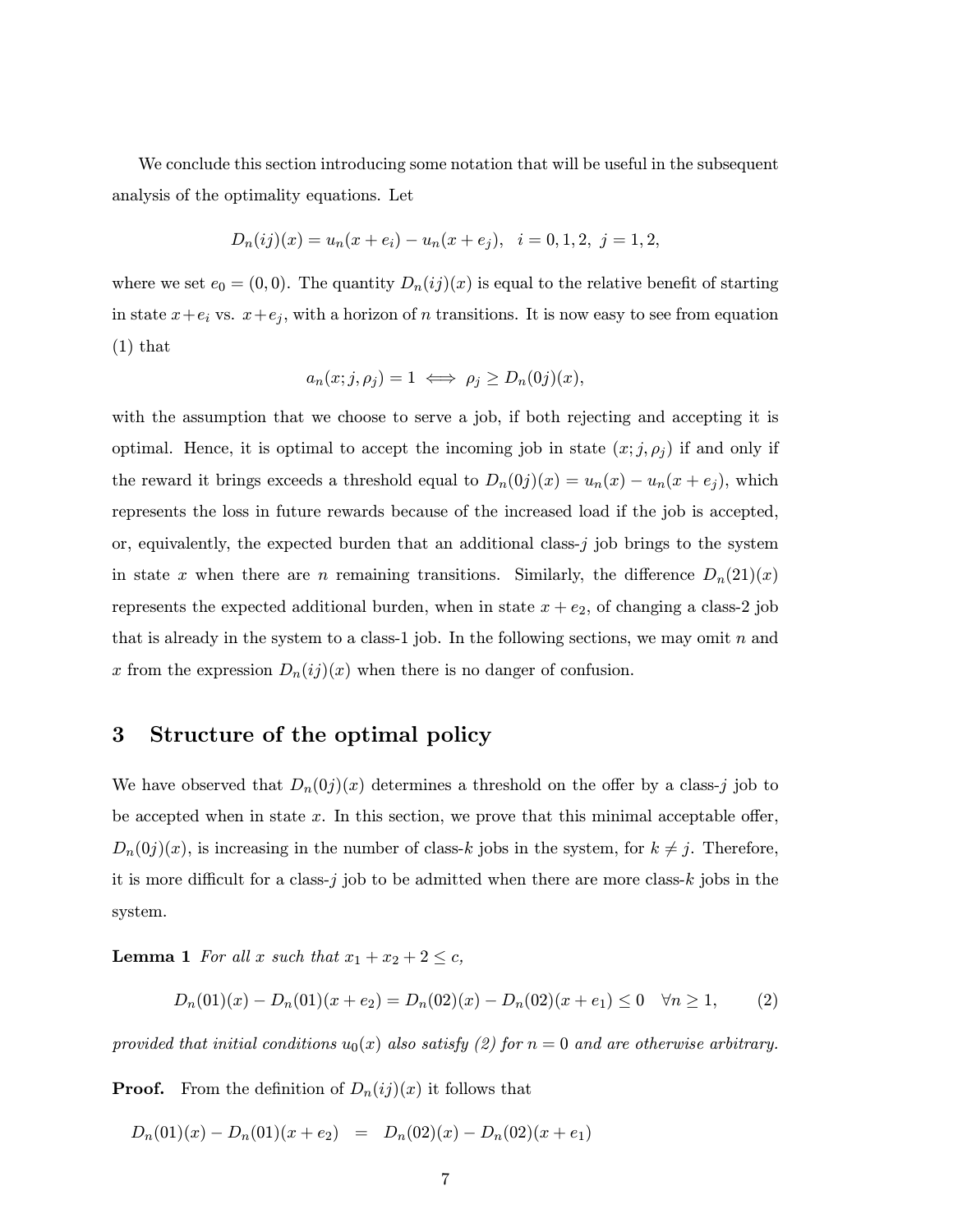$$
= u_n(x) - u_n(x + e_2) - u_n(x + e_1) + u_n(x + e_1 + e_2).
$$

Assume that  $u_0$  satisfies (2). Note that many functions satisfy this inequality including the usual choice  $u_0(x) = 0$ .

We prove the lemma by induction on the number of remaining transitions. Assume that the statement is true for n. We first show that  $v_n(x; j, \rho_j)$  also satisfies this monotonicity. Let

$$
\delta(x; j) = v_n(x; j, \rho_j) - v_n(x + e_1; j, \rho_j) - v_n(x + e_2; j, \rho_j) + v_n(x + e_1 + e_2; j, \rho_j)
$$

We first consider when there is a class-1 arrival; there are four possible cases due to the actions  $a_n(x; 1, \rho_1)$  and  $a_n(x + e_1 + e_2; 1, \rho_1)$ :

**Case I:**  $a_n(x; 1, \rho_1) = a_n(x + e_1 + e_2; 1, \rho_1) = 0$ . In this case,

$$
\delta(x;1) \le u_n(x) - u_n(x+e_1) - u_n(x+e_2) + u_n(x+e_1+e_2) \le 0,
$$

where the first inequality follows from the case assumptions and the optimality equation for  $v_n$ , and the second one from the induction hypothesis.

**Case II:**  $a_n(x; 1, \rho_1) = 1$  and  $a_n(x + e_1 + e_2; 1, \rho_1) = 0$ . In this case,

$$
\delta(x;1) \le u_n(x+e_1) + \rho_1 - u_n(x+e_1) - u_n(x+e_1+e_2) - \rho_1 + u_n(x+e_1+e_2) = 0,
$$

where the inequality follows from the case assumptions and the optimality equations for  $v_n$ .

**Case III:**  $a_n(x; 1, \rho_1) = 0$  and  $a_n(x + e_1 + e_2; 1, \rho_1) = 1$ . In this case,

$$
\delta(x;1) \leq u_n(x) - u_n(x+2e_1) - \rho_1 - u_n(x+e_2) + u_n(x+2e_1+e_2) + \rho_1
$$
  
=  $u_n(x) - u_n(x+e_2) - u_n(x+e_1) + u_n(x+e_1+e_2)$   
+  $u_n(x+e_1) - u_n(x+e_1+e_2) - u_n(x+2e_1) + u_n(x+2e_1+e_2) \leq 0,$ 

where the first inequality is true due to the case assumptions and optimality equations and the second one due to the induction hypothesis.

**Case IV:**  $a_n(x; 1, \rho_1) = 1$  and  $a_n(x + e_1 + e_2; 1, \rho_1) = 1$ . In this case,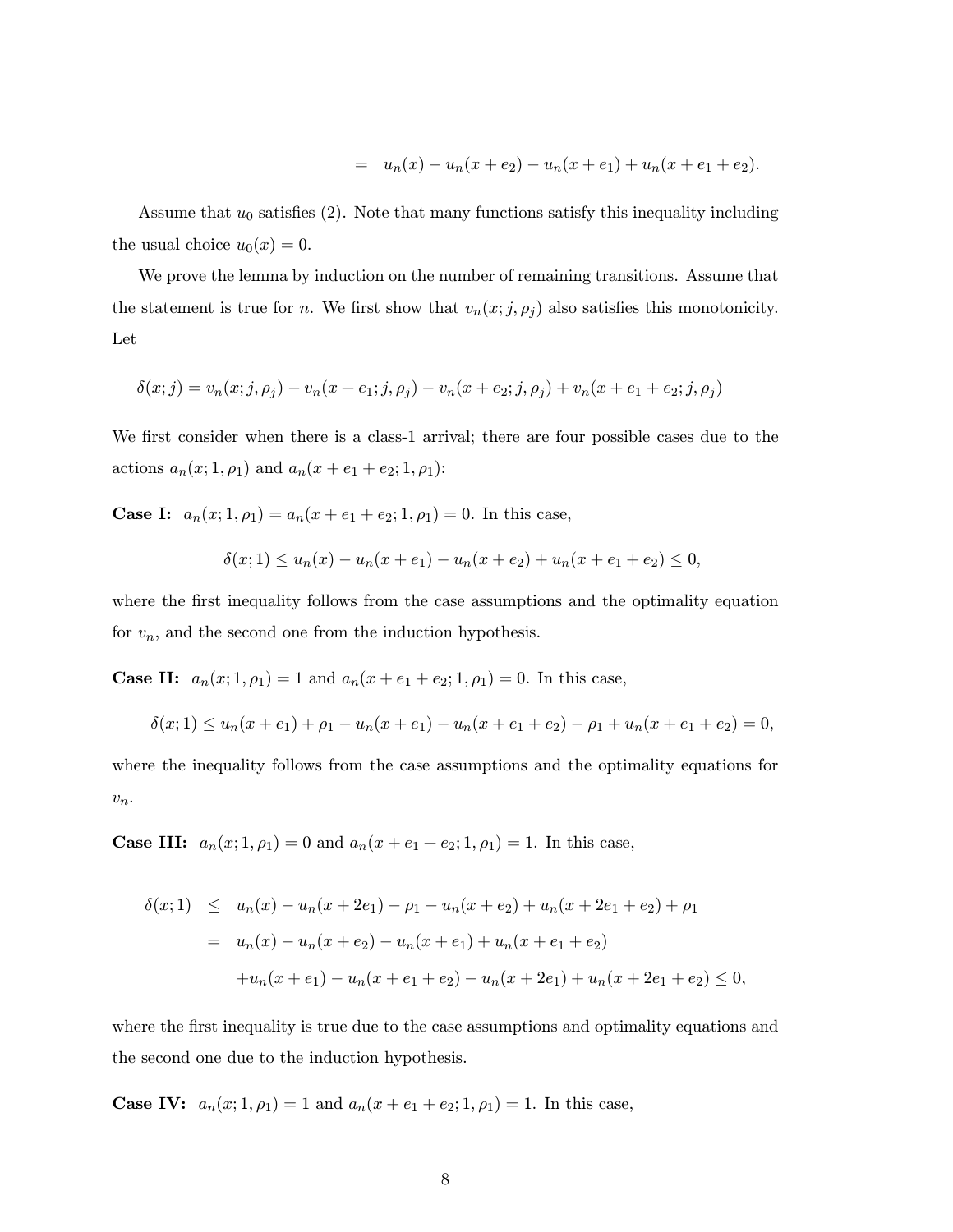$$
\delta(x;1) \le u_n(x+e_1) - u_n(x+2e_1) - u_n(x+e_1+e_2) + u_n(x+2e_1+e_2) \le 0,
$$

where the first inequality is true due to the case assumptions and the optimality equations, and the second one due to the induction hypothesis.

Hence,  $v_n(x; 1, \rho_1)$  satisfies inequality (2) for all  $\rho_1$ . We observe that:

$$
E[\delta(x;j)] = E[v_n(x;j,\rho_j)] - E[v_n(x+e_2;j,\rho_j)] - E[v_n(x+e_1;j,\rho_j)] + E[v_n(x+e_1+e_2;j,\rho_j)].
$$

Thus,  $E[v_n(x; 1, \rho_1)]$  also satisfies (2).  $E[v_n(x; 2, \rho_2)]$  can be similarly shown to satisfy (2). We next consider  $u_{n+1}$ :

$$
u_{n+1}(x) - u_{n+1}(x + e_2) - u_{n+1}(x + e_1) + u_{n+1}(x + e_1 + e_2)
$$
  
=  $\lambda_1 E[\delta(x; 1)] + \lambda_2 E[\delta(x; 2)]$   
+ $x_1\mu_1 [u_n(x - e_1) - u_n(x - e_1 + e_2) - u_n(x) + u_n(x + e_2)]$   
+ $x_2\mu_2 [u_n(x - e_2) - u_n(x) - u_n(x + e_1 - e_2) + u_n(x + e_1)]$   
+ $\alpha [u_n(x) - u_n(x + e_2) - u_n(x + e_1) + u_n(x + e_1 + e_2)]$   
 $\leq 0,$ 

where  $\alpha = c\mu_2 - (x_1 + 1)\mu_1 - (x_2 + 1)\mu_2$ . The first two terms are less than or equal to 0 since  $E[v_n]$  is shown to satisfy the inequality, and the remaining terms are also non-positive by the induction hypothesis. Thus, the value functions,  $u_n$ , satisfy inequality (2) for all n whenever  $u_0$  does.

An immediate consequence of Lemma 1 is the following monotonicity property of an optimal admission policy:

**Theorem 1** If it is optimal to reject a class-j job in state  $(x; j, \rho_j)$ , then it is optimal to reject it in all states  $(x + le_k; j, \rho_j)$  with  $l \ge 1$  and  $k \ne j$ .

The same result can expressed via threholds on the number of class- $j$  customers in the system when admission of a class-k customer is considered, with  $j \neq k$ :

**Corollary 1** For each  $\rho_i > 0$ , there exist thresholds  $\{l_n^{i,\rho_i}(0),...,l_n^{i,\rho_i}(c-1)\}_{i=1,2}$  such that:

$$
a_n(x; 1, \rho_1) = \begin{cases} 0 & \colon & x_2 \ge l_n^{1, \rho_1}(x_1) \\ 1 & \colon & otherwise \end{cases}
$$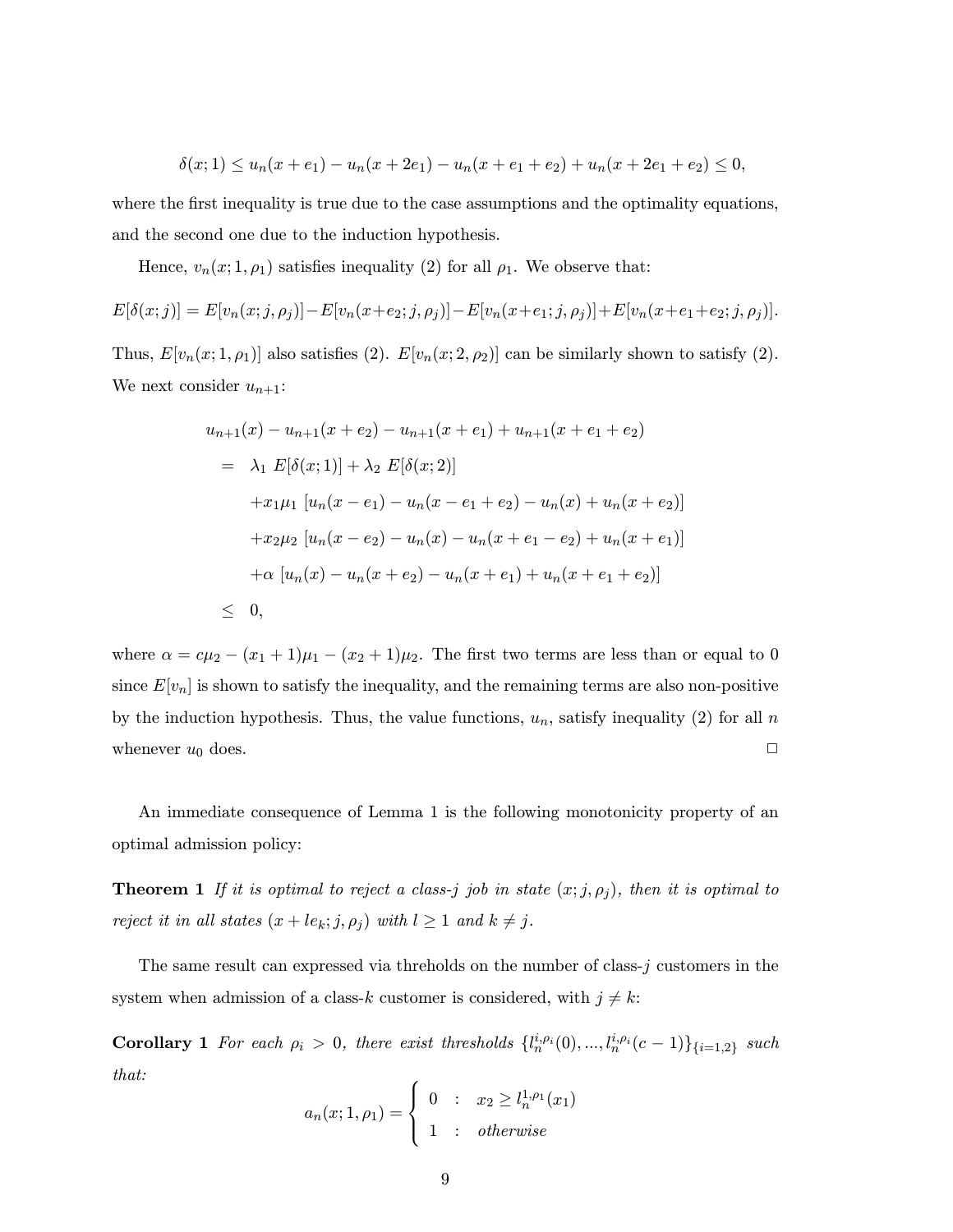$$
a_n(x; 2, \rho_2) = \begin{cases} 0 & : x_1 \ge l_n^{2, \rho_2}(x_2) \\ 1 & : \text{otherwise} \end{cases}
$$

## 4 Existence of preferred jobs

Recall that preferred jobs are those that are always admitted to the system whenever there is at least one idle server. In this section, we show that under certain conditions there are preferred jobs from either of the classes. This is natural in the sense that whenever customers are willing to pay sufficiently high prices for the jobs they need, they should receive immediate service if there is an available server.

We first define

$$
\bar{\rho}_j = \min\{x : P\{\rho_j \le x\} = 1\},\
$$

where we set min  $\emptyset = \infty$ . In other words,  $\overline{\rho}_j$  is the supremum of the reward that can be received from a class-j job. Note that  $\bar{\rho}_j$  is well defined because  $P\{\rho_j \leq x\}$  is right continuous in x, therefore, the set  $\{x : P\{\rho_j \leq x\} = 1\}$  either is empty or it has a minimum.

The existence of preferred jobs will be established by analyzing the behavior of the differences  $D_n(ij)(x)$  in more detail. Specifically, in order to prove that there are preferred jobs of class j, it is sufficient to show that  $D_n(0j)(x) < \bar{p}_j$  for all  $x \in S$ , since in this case class-j jobs that offer high enough rewards arrive at the system with positive probability  $P\{D_{max}(0j) \leq \rho_j < \bar{\rho}_j\} > 0.$ 

In the proofs of the subsequent results we will make use of sample path arguments and coupling. Specifically, we will use the assumption that  $\mu_1 \leq \mu_2$  (from which it follows that class-1 jobs are "slow"), to couple the service times of class-1 and class-2 jobs. To couple service times of a certain class-1 job, say  $d_1$ , and a class-2 job, say  $d_2$ , we let  $\xi$  be a uniformly distributed random variable in  $(0, 1)$ , and we generate the service times of  $d_1$ and  $d_2$  using the same  $\xi$ , so job  $d_2$  has a shorter service time than job  $d_1$  with probability 1. In terms of discrete time, this translates to the following: Both jobs leave the system with probability  $\mu_1$ , and a class-2 job departs from the system with probability  $\mu_2 - \mu_1$  leaving the coupled class-1 job in the system. Thus, coupling does not allow a coupled class-1 job to leave the system while the coupled class-2 job is still there.

Lemma 2 below establishes the nonnegativity of  $D_n(0j)(x)$ 's and  $D_n(21)(x)$ . The intuition behind this property is simple. Recall that  $u_n(x)$  is equal to the expected discounted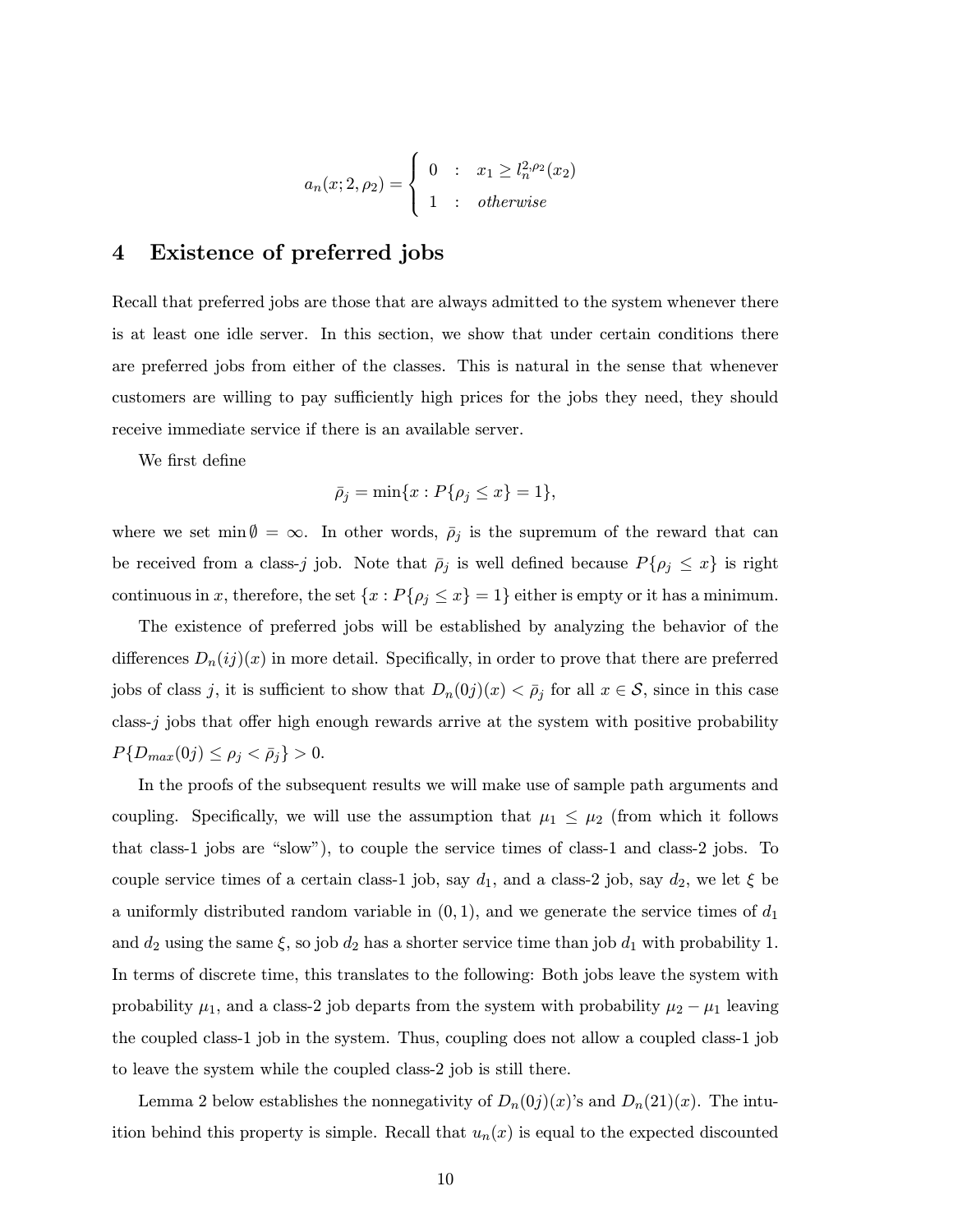total reward of the system under the optimal policy when there are  $n$  more transitions. Thus,  $u_n(x)$  is affected by the future rewards, and since rewards are collected at the beginning of service, jobs that are already in the system do not contibute to  $u_n(x)$ . In other words, the jobs initially in the system bring only more burden by blocking acceptance of more jobs. Hence, it is always preferable to be in a state where there are fewer or faster jobs.

Lemma 2 For  $j = 1, 2$ , for all  $x \in S$  and  $n \geq 0$ : (1)  $D_n(0j)(x) \geq 0$ . (2)  $D_n(21)(x) = -D_n(12)(x) \ge 0.$ 

**Proof.** We prove the statements by a sample path analysis.

(1) Assume that system A is in state x and system B in  $x+e_j$  in period n. We let system B follow the optimal policy,  $\pi$ , and system A imitate all the decisions of system B. We couple the two systems via the service and interarrival times, i.e., except for the additional job in system B, all the departure and arrival times are the same in both systems. We note that system A can always imitate system B since it always has at least as many free servers as system B does. Then, all future rewards of system A and B are the same:

$$
D_n(0j)(x) = u_n(x) - u_n(x + e_j) \ge u_n^{\pi}(x) - u_n(x + e_j) = 0.
$$

where  $u_n^{\pi}(x)$  is the expected discounted return of system A.

(2) Assume that system A starts in state  $x+e_2$  and system B starts in  $x+e_1$ , where we now couple the additional class-2 job, say job  $d_2$ , in system A with the additional class-1 job, say job  $d_1$ , in system B, as well as all other service and interarrival times, so that, as discussed earlier, if  $d_1$  leaves the system,  $d_2$  also leaves. Then, we can let system B follow the optimal policy and system A imitate all the decisions of system B. Now, again, all future rewards of both systems are equal:

$$
D_n(21)(x) = u_n(x + e_2) - u_n(x + e_1) \ge u_n^{\pi}(x + e_2) - u_n(x + e_1) = 0,
$$

with  $u^{\pi}(x + e_2)$  the expected discounted return of system A.

From Lemma 2 it also follows that  $u(0,0) \geq u(x)$  for all  $x \in S$ . This allows us to prove our next result, that the infinite horizon value function  $u(x)$  is bounded even though  $\rho_j$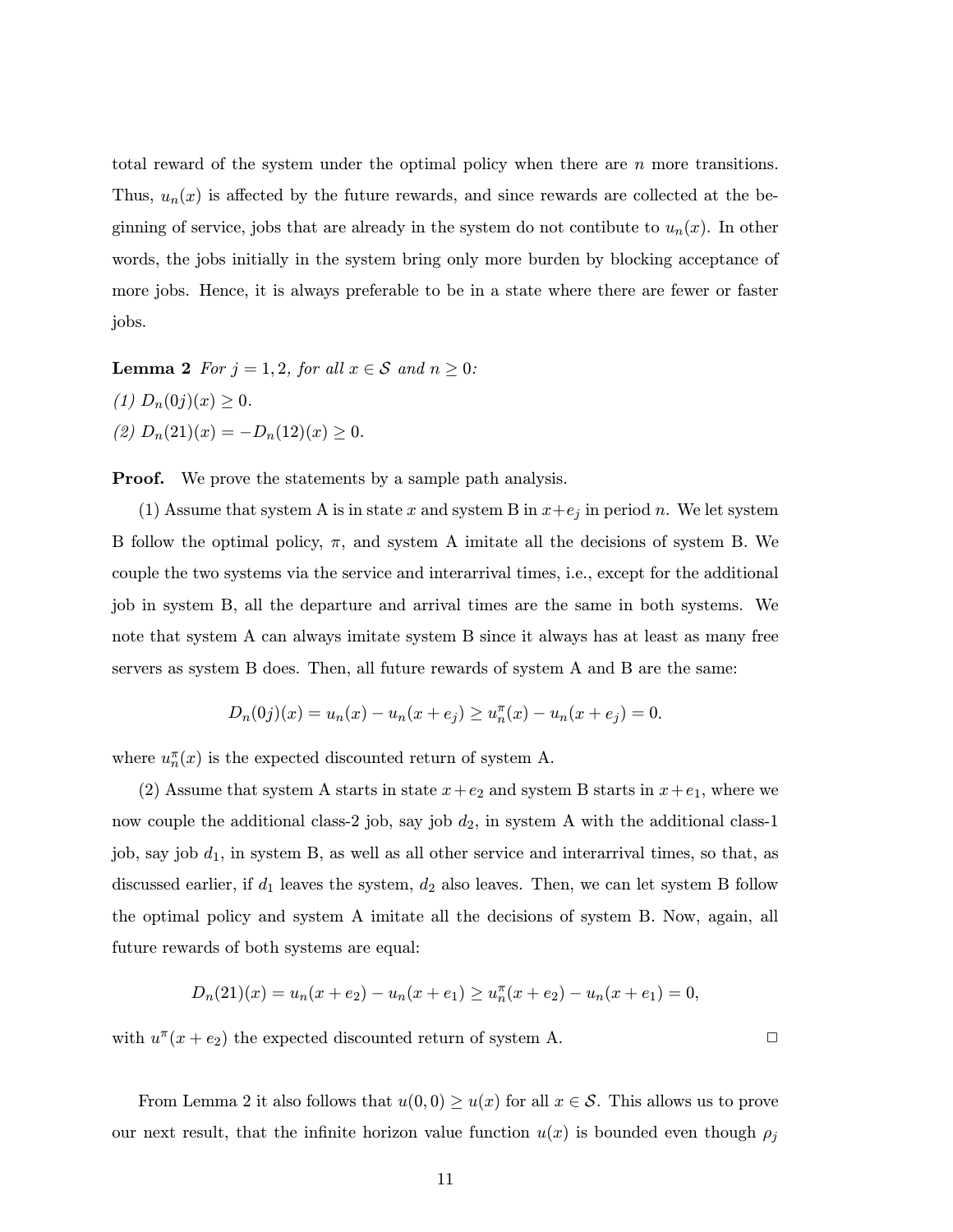can be unbounded. Let

$$
\tilde{\rho} = \sum_{j=1,2} \lambda_j E[\rho_j].
$$

Note that  $\tilde{\rho} < \infty$ , due to the assumption that rewards have finite mean.

Lemma 3 If  $u_0(x) < \tilde{\rho}/\beta$  for all  $x \in S$ , then  $u_n(x) < \tilde{\rho}/\beta$  for all  $x \in S$  and  $n \ge 1$ , and  $u(x) < \tilde{\rho}/\beta$  for all  $x \in \mathcal{S}$ .

**Proof.** The proof will be by induction. By the assumption of the lemma,  $u_0(x) < \tilde{\rho}/\beta$  for all  $x \in \mathcal{S}$ . Assume that the inequality is true for some n. Then, for  $n + 1$ , it follows from from (1) that

$$
u_{n+1}(x) = \sum_{j=1,2} (\lambda_j E[\max\{\rho_j + u_n(x + e_j), u_n(x)\}] + x_j \mu_j u_n(x - e_j))
$$
  
+  $(c\mu_2 - x_1\mu_1 - x_2\mu_2)u_n(x)$   

$$
\leq \sum_{j=1,2} (\lambda_j E[\max\{\rho_j + u_n(0,0), u_n(0,0)\}] + x_j \mu_j u_n(0,0))
$$
  
+  $(c\mu_2 - x_1\mu_1 - x_2\mu_2)u_n(0,0)$   

$$
= \sum_{j=1,2} (\lambda_j E[\rho_j + u_n(0,0)]) + c\mu_2 u_n(0,0)
$$
  

$$
= \tilde{\rho} + (1 - \beta)u_n(0,0) \leq \tilde{\rho} + (1 - \beta)\frac{\tilde{\rho}}{\beta} = \frac{\tilde{\rho}}{\beta},
$$

where the first inequality follows from Lemma 2, the second equality from the non-negativity of rewards  $\rho_j$ , the last equality from normalization, and the last inequality is due to the induction hypothesis.

Since 
$$
u(x) = \lim_{n \to \infty} u_n(x)
$$
,  $u(x)$  also satisfies the inequality.

Now, consider the system in which the rewards of class j are unbounded, i.e.,  $\bar{\rho}_j = \infty$ , or in other words, for all  $M > 0$ ,  $P\{\rho_j \geq M\} > 0$ . Then, we easily conclude that there are always preferred jobs of this class: We have interpreted the difference  $D_n(0j)(x)$  as the burden of an additional class- $j$  job, and seen that a job of class  $j$  bringing a reward of  $\rho_j$  is admitted to the system if  $D_n(0j)(x) \leq \rho_j$ . Since the set S and  $u(x)$  are both finite,  $D_{max}(0j) = \max_{x \in \mathcal{S}} \{D_n(0j)(x)\} < \infty$ . Then,  $P\{\rho_j \geq D_{max}(0j)\} > 0$  so that there are always class- $j$  jobs who are willing to pay high enough prices to be served immediately whenever there is an available server. We have thus established the following: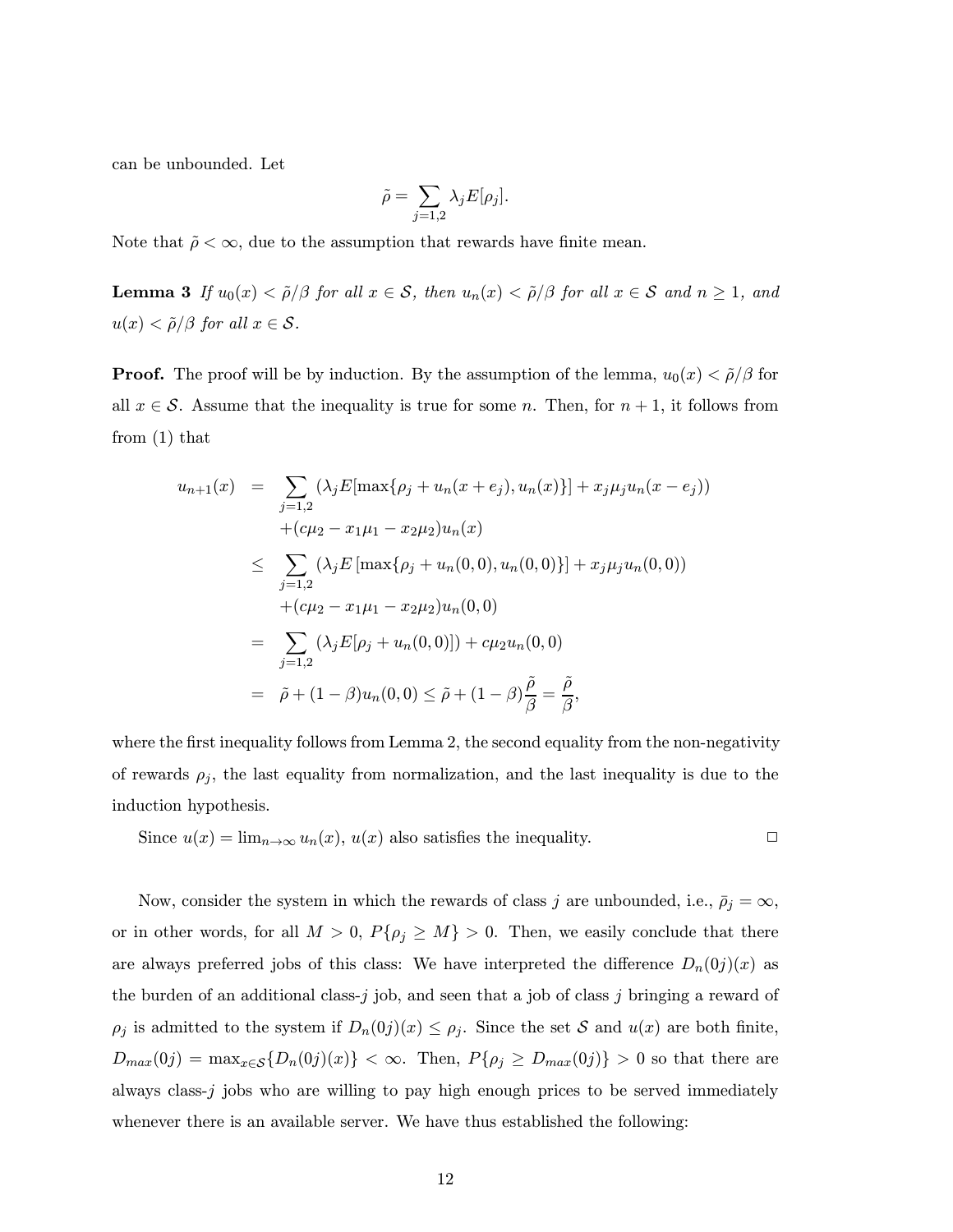#### **Proposition 1** If the reward  $\rho_j$  is unbounded, then there are preferred class-j jobs.

In the remainder of this section we assume that rewards of jobs from both classes are bounded, i.e., there exists  $\bar{\rho}_j < \infty$ , such that  $P\{\rho_j > \bar{\rho}_j\} = 0$  and  $P\{\rho_j \le \bar{\rho}_j\} = 1$  for  $j = 1, 2$ . This is the more interesting case, both from the analysis and the application perspective.

The next theorem identifies sufficient conditions for the existence of class-2 preferred jobs.

#### Theorem 2 If

$$
\frac{\bar{\rho}_2}{\bar{\rho}_1} \ge \frac{\lambda_1}{\lambda_1 + \mu_2 + \beta},
$$

then  $D_n(02)(x) \leq \bar{p}_2$  for all  $x \in \mathcal{S}$  and for all n, hence there are preferred class-2 jobs.

**Proof.** The proof is by induction. The initial condition  $u_0(x) = 0$  for all  $x \in S$  clearly satisfies the statement. Assume that the statement is also true for period  $n$ , and consider period  $n+1$ . Now we use a sample path argument: Let system A be in state x and system B in  $x + e_2$  in period  $n + 1$ . System A takes the optimal actions and system B rejects all jobs in period  $n+1$ . Consider an arrival. If system A also rejects either of the two classes, both systems remain in their current states, preserving the extra class-2 job. Acceptance of a class-1 job with a reward of  $\rho_1$  to system A leads two systems to two different states  $x + e_1$  and  $x + e_2$  with a difference of  $\rho_1$  in the value functions. If a class-2 job bringing a reward of  $\rho_2$  is admitted to system A, then the two systems couple with a difference of  $\rho_2$  in reward. With the departure of the additional class-2 job in system B, the systems again enter the same state, but with no difference in reward, whereas all other service completions keep the extra class-2 job in system A. Then:

$$
D_{n+1}(02)(x) = u_{n+1}(x) - u_{n+1}(x + e_2)
$$
  
\n
$$
\leq \lambda_1 \max\{D_n(12)(x) + \rho_1, D_n(02)(x)\} + \lambda_2 \max\{\rho_2, D_n(02)(x)\} + \mu_2 \times 0
$$
  
\n
$$
+(c-1)\mu_2 \max_{y \in S} \{D_n(02)(y)\}
$$
  
\n
$$
\leq \lambda_1 \max\{\bar{\rho}_1, \bar{\rho}_2\} + \lambda_2 \bar{\rho}_2 + (1 - \lambda_1 - \lambda_2 - \mu_2 - \beta)\bar{\rho}_2
$$
  
\n
$$
\leq \lambda_1 \max\{\bar{\rho}_1 - \bar{\rho}_2, 0\} + (1 - \mu_2 - \beta)\bar{\rho}_2
$$

where the first inequality is due to the coupling, the second inequality follows from the definition of  $\bar{\rho}_j$ , the induction hypothesis, part 2 of Lemma 2 and uniformization. If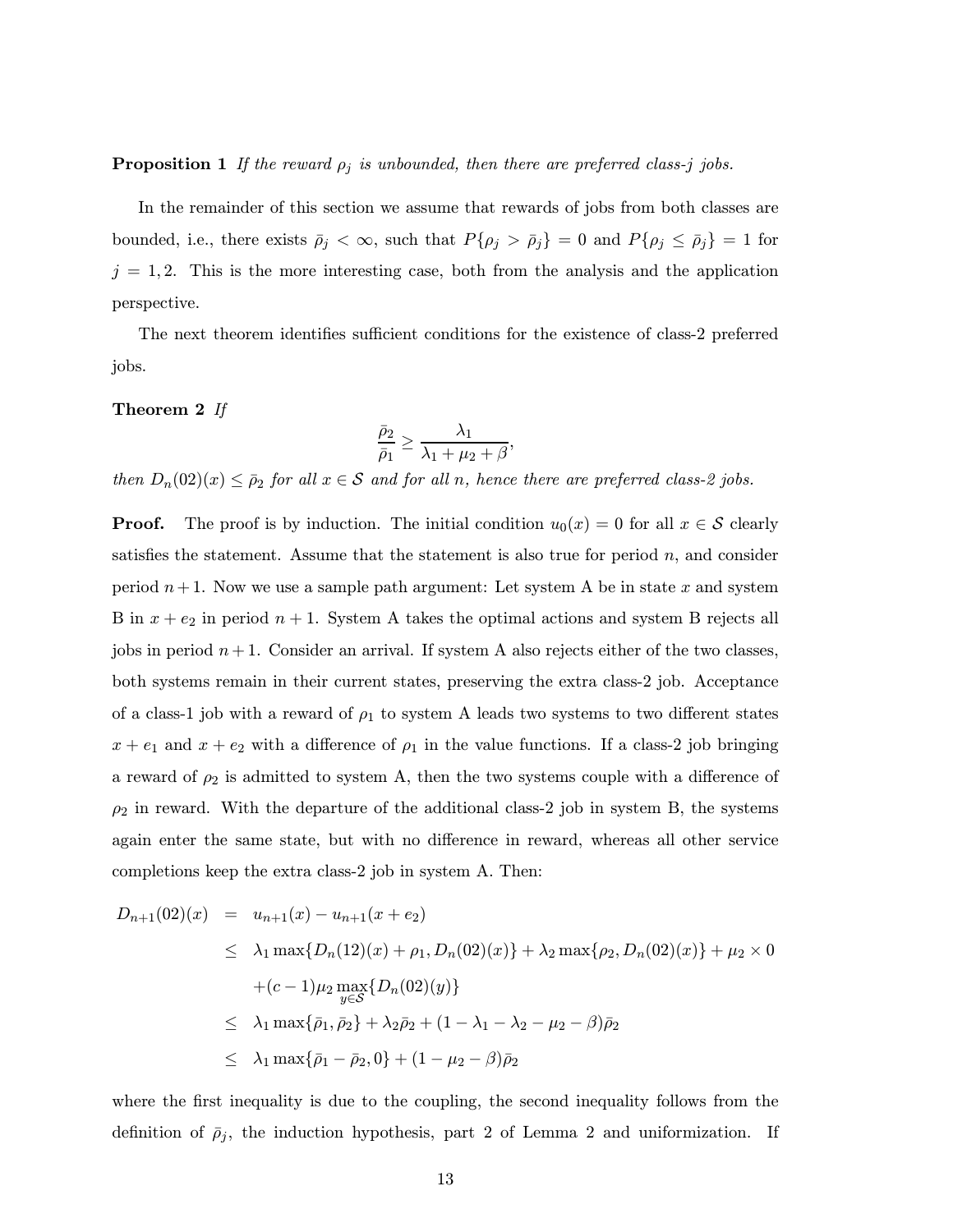$\bar{\rho}_2 \geq \bar{\rho}_1$ , then the statement is proven. Otherwise, we have:

$$
D_{n+1}(02)(x) \leq \lambda_1(\bar{p}_1 - \bar{p}_2) + (1 - \mu_2 - \beta)\bar{p}_2 = \bar{p}_2 - (\lambda_1 + \mu_2 + \beta)\bar{p}_2 + \lambda_1\bar{p}_1 \leq \bar{p}_2
$$

where the last inequality is due to the assumption of the theorem.  $\Box$ 

We next derive a similar sufficient condition for existence of class-1 preferred jobs. However, this requires some more work, since we have to consider an upper bound on  $D_n(21)(x)$  simultaneously with the minimum offer for class 1,  $D_n(01)(x)$ .

#### Lemma 4 If

$$
\frac{\bar{\rho}_2(\mu_2+\beta)}{\bar{\rho}_1(\mu_1+\beta)} \le \frac{\lambda_2+\mu_2+\beta}{\lambda_2},
$$

then for all  $x \in S$  and for all n:

(1) 
$$
D_n(01)(x) \leq \bar{\rho}_1
$$
.  
\n(2)  $D_n(21)(x) \leq \frac{\mu_2 - \mu_1}{\mu_2 + \beta} \bar{\rho}_1$ .

**Proof.** We use induction on the number of transitions, n. Both statements are satisfied for  $u_0(x) = 0$  for all  $x \in S$ . Assume that both are true for n. Now we have to consider two pairs of systems, one for  $D_{n+1}(01)(x)$  and the other for  $D_{n+1}(12)(x)$ .

(1) Consider the first pair: Assume that system A is in state x and system B is in  $x + e_1$  in period  $n + 1$ , and we couple the two systems in such a way that system A follows the optimal policy, whereas system B rejects all jobs in period  $n + 1$ . If upon an arrival system A also rejects either of the two classes, both systems remain in their current states, preserving the extra class-1 job. Acceptance of a class-1 job with a reward of  $\rho_1$  to system A leads both systems to enter the same state with a difference of  $\rho_1$  in reward. If a class-2 job bringing  $\rho_2$  is admitted to system A, then the systems move to two different states  $x + e_2$  and  $x + e_1$  with a difference of  $\rho_2$ . With the departure of the additional class-1 job in system B, the systems again enter the same state but with no return, whereas all other service completions keep the difference between the two systems the same. Then:

$$
D_{n+1}(01)(x) \leq \lambda_1 \max\{\rho_1, D_n(01)(x)\} + \lambda_2 \max\{D_n(21)(x) + \rho_2, D_n(01)(x)\}
$$

$$
+ (c\mu_2 - \mu_1) \max_{y \in \mathcal{S}} \{D_n(01)(y)\}
$$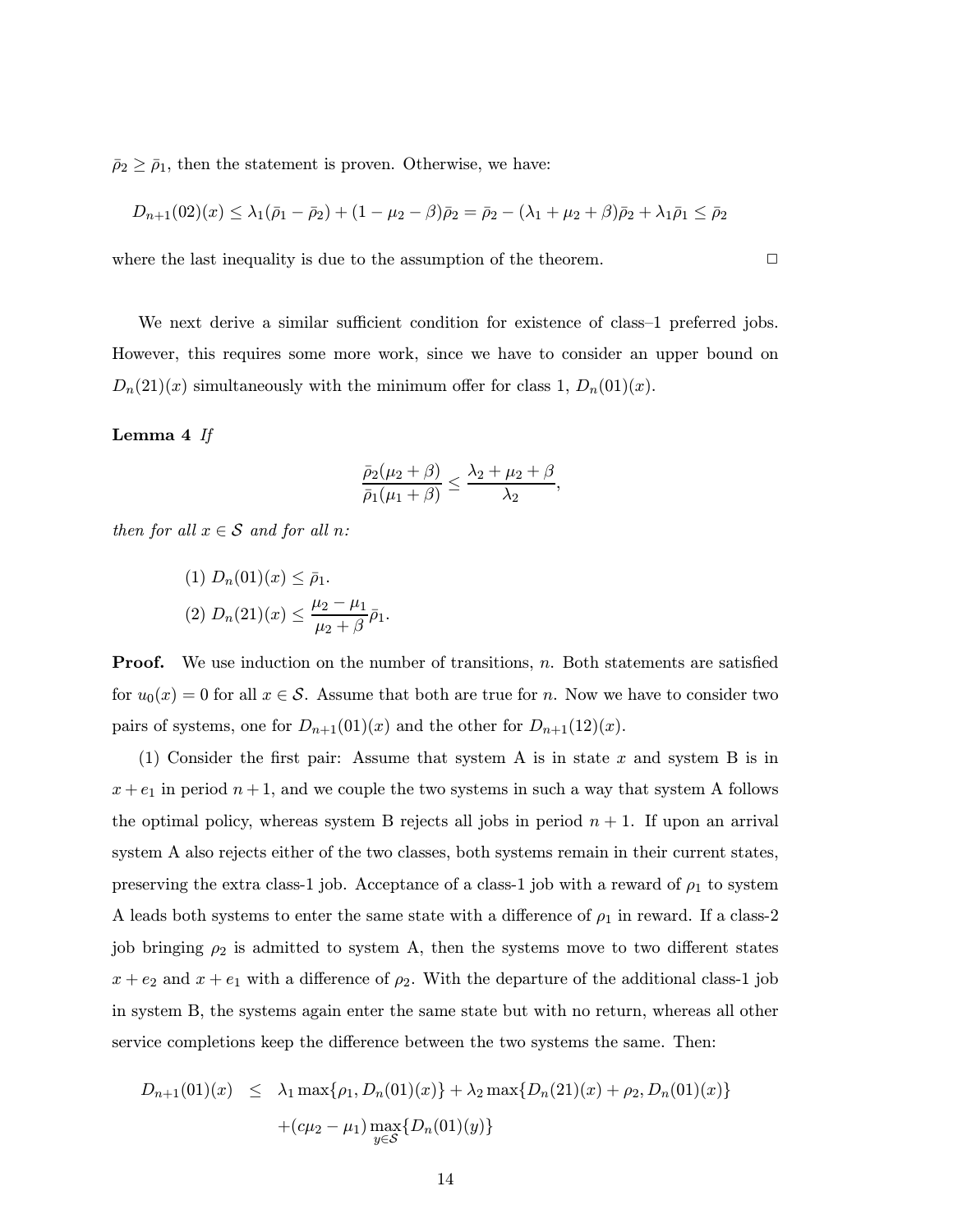$$
\leq \lambda_1 \max\{\bar{\rho}_1, D_n(01)(x)\} + \lambda_2 \max\{D_n(21)(x) + \bar{\rho}_2, \bar{\rho}_1\}
$$
  
+  $(1 - \lambda_1 - \lambda_2 - \mu_1 - \beta)\bar{\rho}_1$   

$$
\leq \lambda_1 \bar{\rho}_1 + \lambda_2 \max\left\{\frac{\mu_2 - \mu_1}{\mu_2 + \beta} \bar{\rho}_1 + \bar{\rho}_2, \bar{\rho}_1\right\} + (1 - \lambda_1 - \lambda_2 - \mu_1 - \beta)\bar{\rho}_1
$$
  

$$
\leq \lambda_2 \max\left\{\bar{\rho}_2 - \frac{\mu_1 + \beta}{\mu_2 + \beta} \bar{\rho}_1, 0\right\} + (1 - \mu_1 - \beta)\bar{\rho}_1
$$

where the first inequality is due to coupling, the second due to the definition of  $\bar{\rho}_j$ , the induction hypothesis for  $D_n(10)(x)$  and uniformization, and the third one follows from the induction hypotheses for  $D_n(10)(x)$  and  $D_n(21)(x)$ . If  $\bar{p}_2 \leq \frac{\mu_1+\beta}{\mu_2+\beta}\bar{p}_1$ , the statement is proven; otherwise:

$$
D_{n+1}(01)(x) \leq \lambda_2 \bar{\rho}_2 - \lambda_2 \frac{\mu_1 + \beta}{\mu_2 + \beta} \bar{\rho}_1 + (1 - \mu_1 - \beta) \bar{\rho}_1
$$
  

$$
\leq \bar{\rho}_1 + \lambda_2 \bar{\rho}_2 - \frac{\mu_1 + \beta}{\mu_2 + \beta} \bar{\rho}_1 (\lambda_2 + \mu_2 + \beta) \leq \bar{\rho}_1
$$

where the last inequality is due to the assumption of the theorem. Thus, the first statement is true for all  $x \in \mathcal{S}$  and for all  $n \geq 0$ .

(2) Now consider the second pair of systems: Let system A' be in state  $x + e_2$  and system B' in  $x + e_1$  in period  $n + 1$ . System A' takes the optimal actions and system B' imitates all the actions of system  $A'$  in this period. We, as in Lemma 2, couple the additional class-2 job, say job  $d_2$ , in system A' with the additional class-1 job, say job  $d_1$  in system B', as well as all other service and interarrival times. Then, if  $d_1$  leaves the system, which happens with probability  $\mu_1$ ,  $d_2$  also leaves. The departure of  $d_1$  leads the system to couple with no reward, the departure of  $d_2$  alone, which happens with probability  $\mu_2 - \mu_1$ , takes the systems to two different states, x and  $x + e_1$  with no reward and whenever there is any other transition, both systems continue to have their additional jobs so that the difference between the two systems is due to changing a class-1 job to class 2:

$$
D_{n+1}(21)(x) \leq \mu_1 \times 0 + (\mu_2 - \mu_1)D_n(01)(x) + (\lambda_1 + \lambda_2 + (c-1)\mu_2) \max_{y \in \mathcal{S}} \{D_n(21)(y)\}
$$
  

$$
\leq (\mu_2 - \mu_1)\bar{\rho}_1 + (1 - \mu_2 - \beta) \frac{\mu_2 - \mu_1}{\mu_2 + \beta} \bar{\rho}_1 = \frac{\mu_2 - \mu_1}{\mu_2 + \beta} \bar{\rho}_1
$$

where the first inequality is due to the coupling and the second follows by uniformization and the induction hypotheses for both  $D_n(01)(x)$  and  $D_n(21)(x)$ . This proves the second  $\Box$  part of the lemma.  $\Box$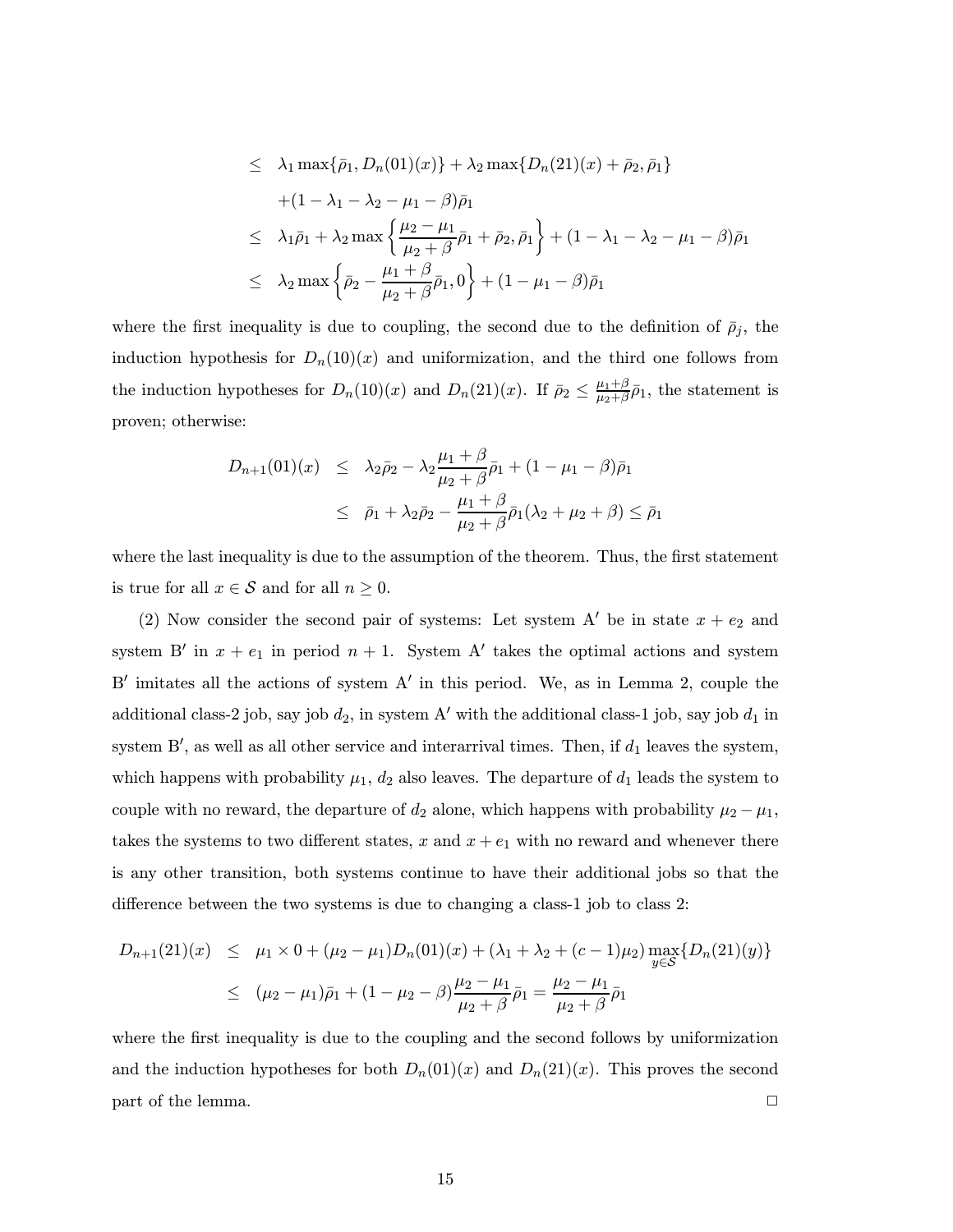This lemma immediately leads to the following theorem which gives the sufficient conditions for class-1 jobs to be preferred:

#### Theorem 3 If

$$
\frac{\bar{\rho}_2(\mu_2+\beta)}{\bar{\rho}_1(\mu_1+\beta)}\leq \frac{\lambda_2+\mu_2+\beta}{\lambda_2},
$$

then there are preferred jobs of class 1.

Theorem 2 and 3 present sufficient conditions to have preferred jobs of class 2 and 1, respectively. Theorem 2 implies that if the upper bound of both classes are the same, then there are always preferred class-2 jobs. This is very intuitive, since we would prefer to serve the faster jobs if both classes offer the same reward; i.e., in this case whenever a class-2 job offers a random reward of  $\bar{\rho}_2$ , (s)he will certainly be accepted if there is an idle server. Theorem 3 is not as intuitive, since the quantity  $\frac{(\lambda_2+\mu_2+\beta)(\mu_1+\beta)}{\lambda_2(\mu_2+\beta)}$  is not necessarily greater than 1. However, we can still conclude that, in order to have preferred class-1 jobs, we need stronger conditions on the ratio of upper bounds,  $\frac{\bar{\rho}_2}{\bar{\rho}_1}$ , to accomodate the slowness of class-1 jobs.

## 5 Extensions

It is intuitively expected that the required minimal offer is increasing with the congestion level in the system. Thus, it would be interesting to show that the minimal offer for class j is increasing in the number of class-j jobs as well as in the number of class-k jobs; the latter is equivalent to concavity of  $u_n$  in  $x_j$  for fixed  $x_k$ ,  $k \neq j$ . We also note that concavity of  $u_n$  would imply monotonicity of the threholds on the number of class-j customers in the system when admission of a class-k customer is considered, with  $j \neq k$ .

The results of this paper can be extended for a general arrival process, which can be modeled as an embedded MDP at arrival times. This allows a more realistic modeling of computer and communication systems.

We can also consider controlling the admission of jobs into the system via pricing. Thus, instead of rejecting the jobs, we can propose a price, which may or may not depend on the state of the system, for which we are willing to serve the incoming job. Each customer class has a probability distribution so that an incoming customer with a request for job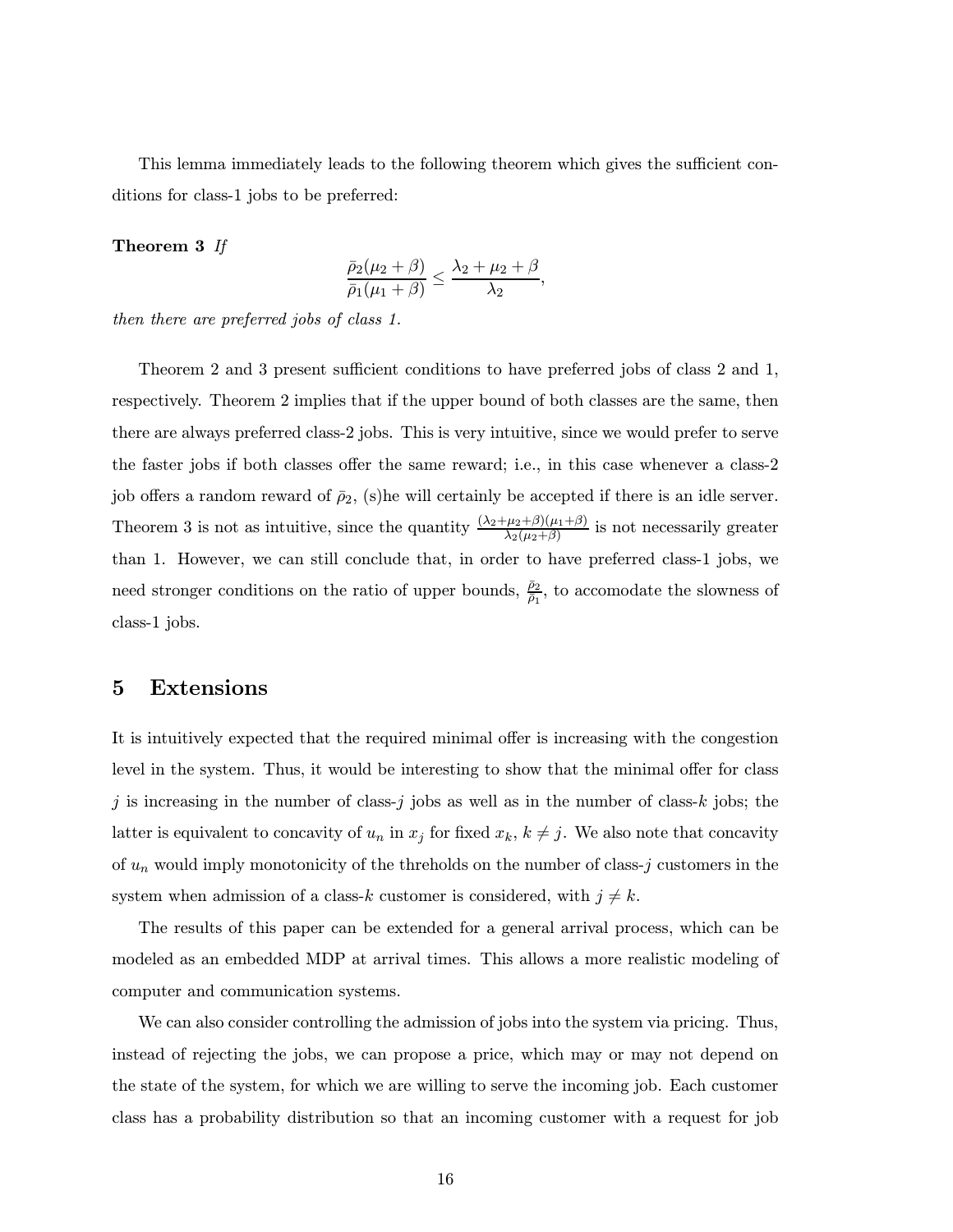j decides to receive service at a price of  $\rho$  with probability  $p_j(\rho)$ , where this probability distribution is known to us.

The present system can be considered under batch arrivals, which are appropriate for computer and communication systems. Lippman & Ross (1971) are the first to consider the batch arrivals for a single server no waiting room system. Ormeci  $&$  Burnetas (1999) have also considered a system under batch arrivals which has c identical parallel servers and two classes of jobs with fixed rewards and rejection costs. They provide partial characterizations of the optimal policy and establish certain monotonicity properties. Similar results may be obtained with random rewards.

## References

- Carrizosa, E., Conde, E. & Munoz-Marquez, M. (1998) , ëAdmission policies in loss queueing models with heterogeneous arrivals', Management Science 44, 311-320.
- Ghoneim, H. A. & Stidham, S.  $(1985)$ , 'Control of arrivals to two queues in series', *Euro*. Jour. Oper. Res.  $21, 399-409$ .
- Keilson, J. (1970), 'A simple algorithm for contract acceptance', Opsearch  $7, 157-166$ .
- Ku, C. & Jordan, S. (1997), 'Access control to two multiserver loss queues in series', IEEE Transactions on Automatic Control  $42$ , 1017–1023.
- Lippman, S. A. (1975a), 'Applying a new device in the optimization of exponential queueing systems', Operations Research 23,  $687-710$ .
- Lippman, S. A.  $(1975b)$ , 'On dynamic programming with unbounded rewards', Management Science 21, 1225-1233.
- Lippman, S. A.  $\&$  Ross, S. M. (1971), 'The streetwalker's dilemma: A job shop model', SIAM J. Appl. Math. 20, 336-342.
- Lippman, S. A. & Stidham, S. M. (1977), 'Individual versus social optimization in exponential congestion system', Operations Research 25, 233-247.
- Miller, B.  $(1971)$ , 'A queuing reward system with several customer classes', *Management*  $Science$  16, 234–245.